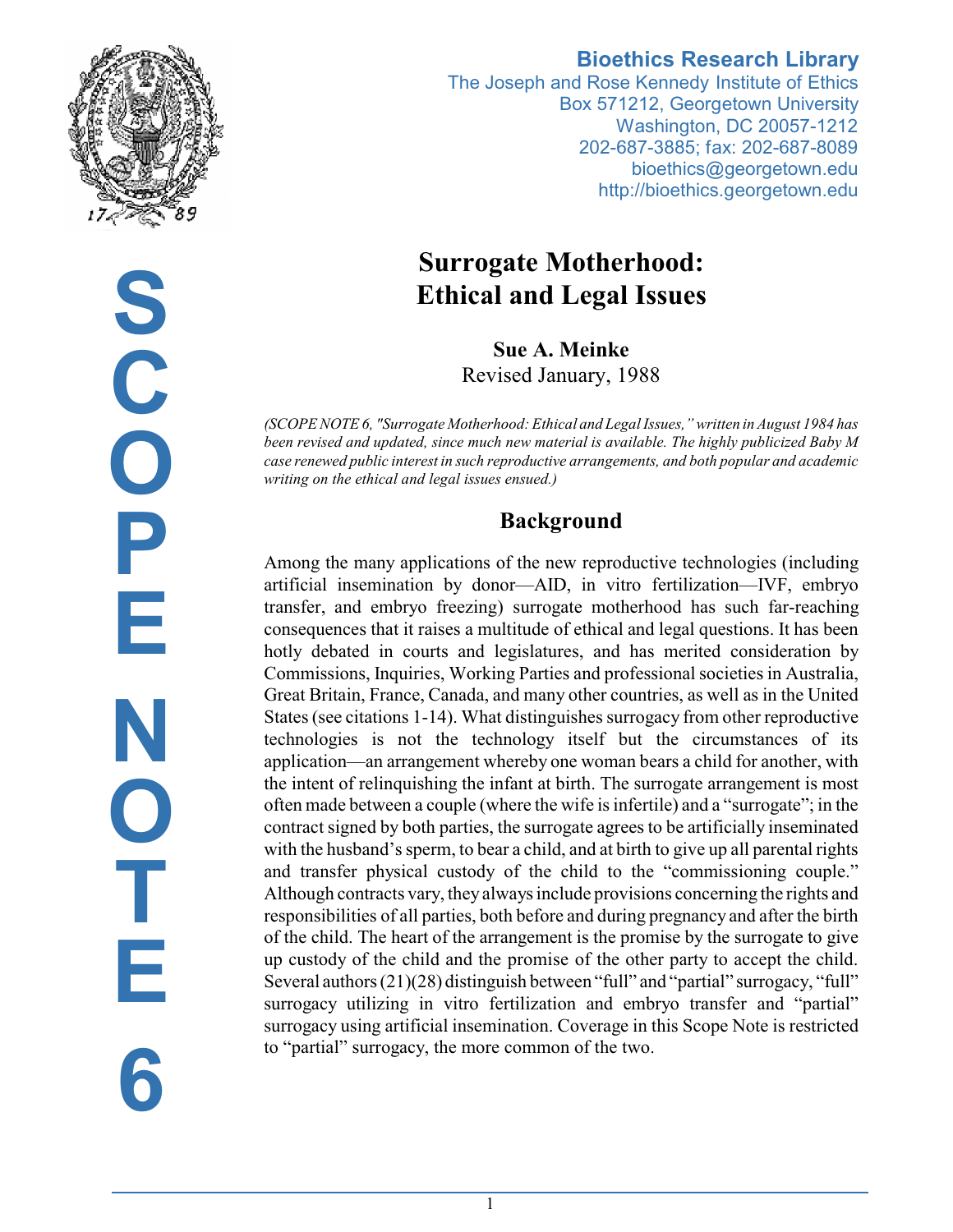What is the motivation for choosing to enter a surrogate arrangement? There are several reasons why a couple might choose to have a child through a surrogate. Infertility is a common reason. With approximately 15 to 20 per cent of all couples infertile and a decrease in adoptable babies, many argue that surrogate motherhood provides a unique opportunity for certain couples to have a child biologically related to the husband. Other reasons range from the desire to avoid passing on a genetic defect to convenience. Many ethical analyses draw a sharp distinction between these motivations.

Some insist that surrogate motherhood is as old as the story of Abram, Sarai and Hagar in Genesis 16. Others underline the novelty of such arrangements (28). In fact, the first recorded surrogate arrangement involving artificial insemination was made in 1976 in Dearborn, Michigan, by Noel Keane, a lawyer, who founded Surrogate Family Services, Inc., an agency that matches infertile couples and women willing to act as surrogates (50). Three years later, Richard Levin, M.D., set up Surrogate Parenting Association, Inc., in Louisville, Kentucky. To date, there have been several hundred surrogate births (41), and there are more than 30 centers that match infertile couples and surrogate mothers. These centers charge a fee of \$20,000 to \$25,000 (\$10,000 of which normally goes to the surrogate mother).

### **Legal Actions to Date**

What have the courts said about surrogate arrangements? Legal action in the state of Kentucky provides an example. In 1981, the Attorney General of Kentucky brought a civil suit against Surrogate Parenting Associates, Inc., declaring, in reference to state baby-selling statutes, that surrogate contracts are illegal when a fee is involved. In 1983, the Kentucky Circuit Court ruled that a fee paid to the natural mother is not equivalent to the sale of a child, but an Appeals Court upheld the Attorney General's position. However, most recently, in a 1986 decision, the Kentucky Supreme Court ruled that state statutes prohibiting baby-selling do not apply to surrogate arrangements (18). Furthermore, two other recent court decisions, including the Baby M decision, strongly support commercial surrogate arrangements (27).

Curiously, legislation has been slow in coming. To date, the only national legislation specifically addressing the issue of surrogate motherhood has been enacted abroad: two acts prohibiting the commercialization of surrogacy, one in Victoria, Australia (16), and the other in Great Britain (17). During the spring of 1986, a proposed amendment to the British Surrogacy Arrangement Act 1985 was introduced in the House of Lords as a Private Members' Bill, but later "died." In the United States, according to a 1987 American College of Obstetricians and Gynecologists' compilation (15), there are 64 state bills that were introduced in the current legislatures from January to June 1987. Of those, according to an August 1987 compilation of the National Committee for Adoption, half would prohibit surrogacy arrangements while half would allow surrogacy arrangements. Twenty would set up a study of surrogacy. Two states have actually passed legislation on surrogacy—Louisiana has prohibited surrogate contracts (H 327) and Nevada has allowed surrogate contracts (SB 272). Several other states have passed legislation to set up study groups or task forces on surrogacy: Delaware (SJR 4), Indiana (HCR 61), Rhode Island (S 626) and Texas (SR 643). On the federal level, on May 14, 1987, Rep. Thomas Luken introduced into a subcommittee of the House Committee on Energy and Commerce a federal bill, H.R. 2433, "Surrogacy Arrangements Act of 1987," prohibiting all commercial surrogacy arrangements. On September 15, 1987, Rep. Robert Dornan introduced a second bill, H.R. 3264, to prohibit certain conduct relating to surrogate motherhood; it was referred to the House Judiciary Committee.

## **Ethical Issues**

Perhaps legislation is slow in coming because society has not yet been able to resolve the myriad of ethical and legal questions surrounding surrogate motherhood. Ethical issues abound. Many argue that surrogate arrangements depersonalize reproduction and create a separation of genetic, gestational, and social parenthood. Others argue that there is a change in motives for creating children: children are not conceived for their own sakes, but for another's benefit. Much is unknown.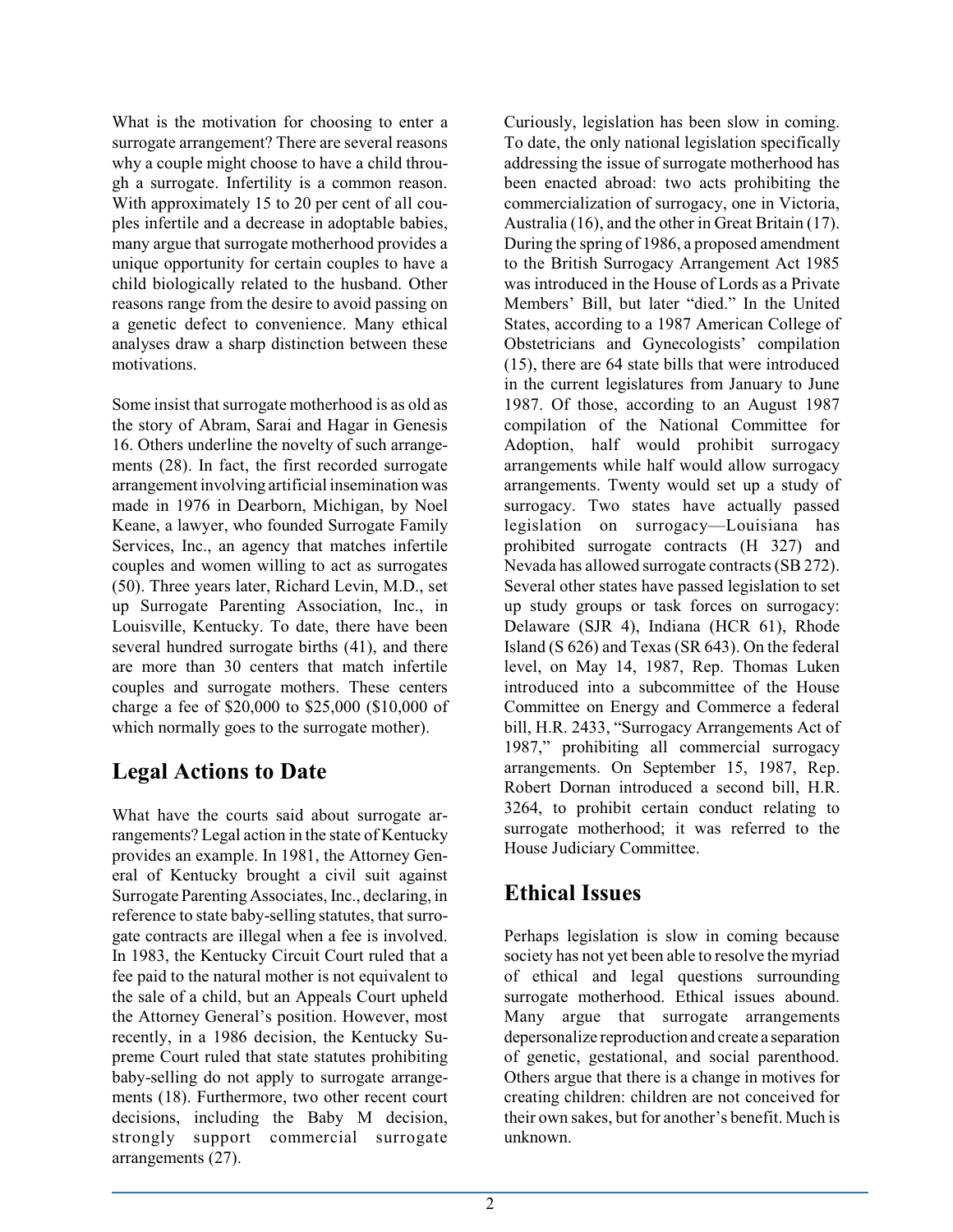What is the degree of stress on the couple and especially on the surrogate mother? Can true informed consent ever be given by the surrogate, and can anyone predict the emotions associated with relinquishing a child? What are the possible adverse psychological effects on the child? What identity crisis might ensue, and will there be a desire on the part of the child to know his/her gestational mother? Will surrogate arrangements be used not only by infertile couples but also for the sake of convenience, or by single men or women? Should the surrogate be paid? Would this lead to commercialization of surrogacy and expose the surrogate mother to possible exploitation? What happens when no one wants a handicapped newborn? Should the couple and surrogate remain unknown to each other? Should the child be told? What kinds of records should be kept, and should the child have access to them? What kind of medical and psychological screening should be provided to all parties?

## **Legal Questions**

Closely linked to such ethical questions are a multitude oflegal questions concerningsurrogacy, because laws were written for other circumstances, not specifically for surrogacy. Are surrogacy contracts enforceable? Are they illegal? Is payment of a fee in violation of baby-selling statutes, i.e., is it payment for services rendered or for the child? Is the contract counter to public policy? What happens if the surrogate decides to keep the child? What would be appropriate damages for breaches of the contract? Would they be monetary, or would they require specific performance? How could disputes over visitation rights be resolved? Who is the legal mother? How can the husband of the infertile woman establish his paternity rights? Who should participate in decisions affecting the welfare of the fetus and the newborn? Would prohibition of surrogate arrangements violate constitutional rights to privacy or rights to procreate?

These are complex questions and issues. They have been studied in Great Britain (Warnock Committee)(10), in Canada (Ontario Law Reform Commission)(7), in France (Comité Consultatif National d'Éthique)(9), in Victoria and New South Wales, Australia (Waller Committee and New South Wales Law Reform Commission)(5

and 3), in other states of Australia (Queensland, Tasmania, South Australia, Western Australia), in Spain (Congress of Deputies' Special Commission), in West Germany (Benda Commission), in the Netherlands (Dutch Health Council), as well as in the United States (American Fertility Society and Office of Technology Assessment)(2 and 13).

## **Reports and Policy Statements**

1. American College of Obstetricians and Gynecologists (ACOG). **ETHICAL ISSUES IN SURROGATE MOTHERHOOD**. Washington: ACOG, 1983. 2 p. [Available from: ACOG, 600 Maryland Ave., SW, Suite 300 East, Washington, DC 20024-2588. Tel: 1-202- 638-5577.]

The American College of Obstetricians and Gynecologists, in a succinct statement of policy, identifies ethical issues unique to surrogate motherhood arrangements as well as those shared with artificial insemination by donor (AID). Other concerns raised by the presence of a fee are addressed. It concludes that while the decision of whether or not to participate in a surrogate arrangement is an individual one for each physician to make, the ACOG has "significant reservations" about this approach and makes several recommendations to physicians confronted with such a situation.

2. American Fertility Society. Ethics Committee. **Ethical considerations of the new reproductive technologies**. *Fertility and Sterility* 46(3—Suppl. 1): 1S-94S, September 1986.

An excellent resource, this in-depth study begins with a 30-page section on general ethical and legal issues pertaining to the new reproductive technologies (law and procreative liberty, moral right to reproduce and its limitations, moral and legal status of the pre-embryo, etc.). It concludes with a thoughtful and comprehensive consideration of each of the reproductive technologies in particular, and the specific issues they raise. The two chapters dealing specifically with surrogate gestational mothers and surrogate mothers each cover a background on the technique, some reservations towards this form of surrogacy, and the rationale for its use. The committee's considerations and recommendations conclude this work.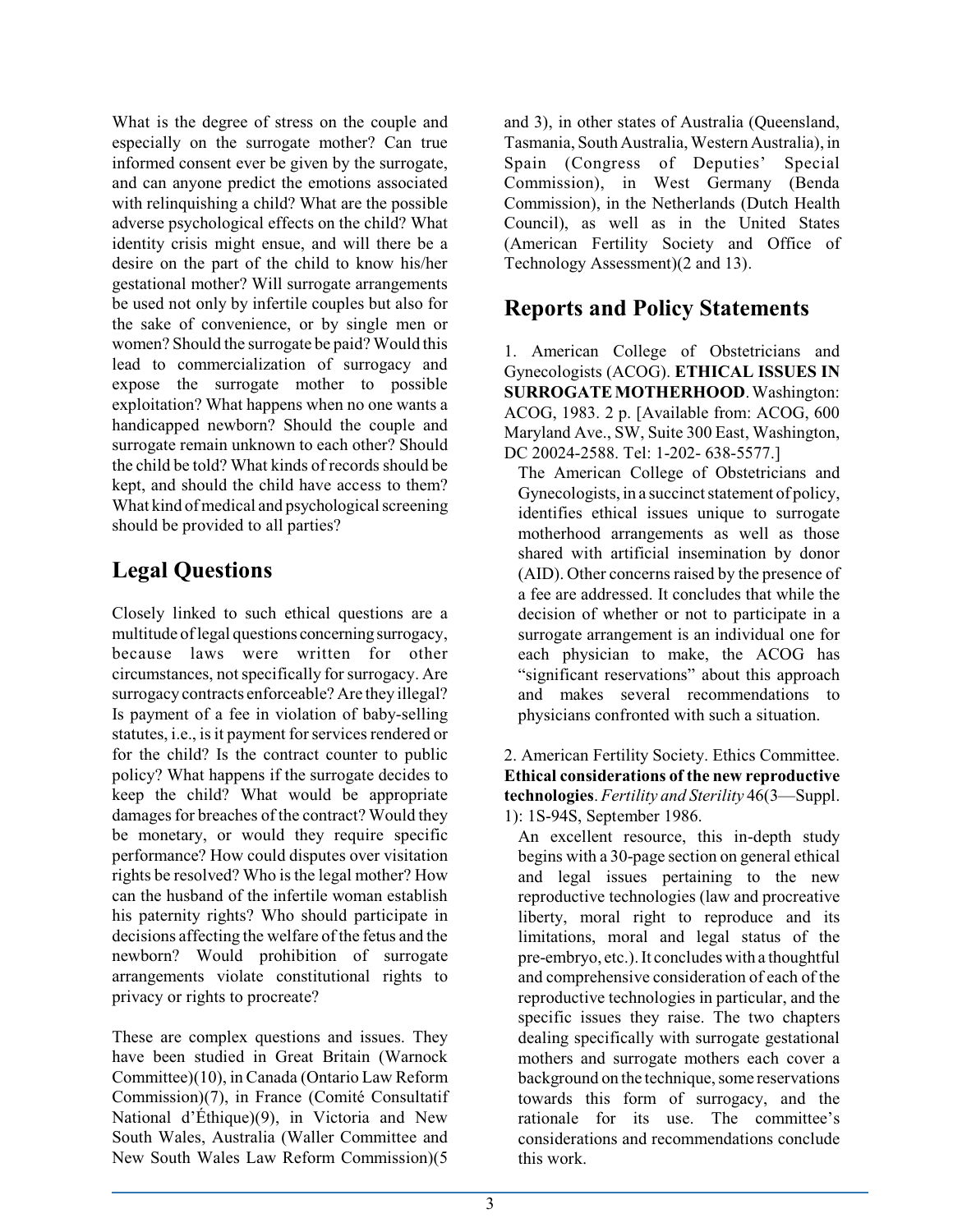3. Australia. New South Wales. New South Wales Law Reform Commission. **SURROGATE MOTHERHOOD: AUSTRALIAN PUBLIC OPINION**. (Research Report 2 on Artificial Conception). Sydney, Australia: the Commission, May 1987. 85 p. [Available from: New South Wales Law Reform Commission, Goodsell Building, 8-12 Chifley Square, Sydney, N.S.W. 2000, AUSTRALIA.]

In order to better define its recommendations on surrogacy, the New South Wales Law Reform Commission conducted a national public opinion survey. The results are published in this highly detailed report. Opinions solicited range from general attitudes on surrogacy, payment of the surrogate mother, involvement of intermediaries in surrogate arrangements, the enforce-ability of such arrangements, disclosure of the identity of the surrogate mother, and the availability of surrogacy to persons other than married couples or for non-medical reasons. The results are analyzed according to various personal and demographic factors.

4. Australia. South Australia. Working Party on In Vitro Fertilization and Artificial Insemination by Donors. **REPORT OF THE WORKING PARTY ON IN VITRO FERTILIZATION AND ARTIFICIAL INSEMINATION BY DONOR**. South Australia: South Australian Health Commission, 1984. 56 p.

In a short section on surrogacy, the Working Party recommends that a policy should be formally adopted by the Australian government in reference to the Adoption of Children Act to prevent surrogacy from being practiced in South Australia.

5. Australia. Victoria. Committee to Consider the Social, Ethical, and Legal Issues Arising from In Vitro Fertilization (Chairman: Louis Waller). **REPORT ON THE DISPOSITION OF EM-BRYOS PRODUCED BY IN VITRO FERTILIZATION**. Melbourne:The Committee, 1984. 88 p.

A five-page section on surrogacy, in what is popularly referred to as the Waller Report, examines the state of its practice in IVF programs in Australia. The Committee views commercial arrangements as the purchasing of children and finds them completely unacceptable. It recommends that no such

surrogacy arrangements be made in Victoria.

6. British Medical Association (BMA). Board of Science and Education. **SURROGATE MOTHERHOOD**. London: British Medical Association, May 1987. 37 p.

After a brief introduction, the Board of Science and Education of the BMA examines and analyzes in detail the legal position on surrogacy in England, and ethical and social issues surrounding the practice. Conclusions from different jurisdictions throughout the world are presented. There follows an examination of the various implications of legitimation of surrogacy and a section on the positions of the medical profession. The report, while recognizing the suffering produced by infertility, concludes that "the interests of such couples are outweighed by legitimate social considerations opposing surrogacy." The interests of the child remain primary.

7. Canada. Ontario. Law Reform Commission. **Proposals relating to surrogate motherhood**. *In:* **REPORT ON HUMAN ARTIFICIAL REPRODUCTION AND RELATED MATTERS** (VOLUME 2). Toronto: Ministry of the Attorney General, 1985, pp. 218-271.

After providing an excellent, comprehensive overview of the approaches of other countries to surrogate motherhood, the Committee examines the policy in principle. The majority endorses the practice but recommends regulatory legislation. The Committee then presents in detail a proposed regulatory scheme, considering in turn the prospective parents, the surrogate, and the courts and their respective responsibilities under the proposed scheme. Finally, the terms of agreement (surrender of child, payment, birth of handicapped child, abortion, etc.), penalties for breaches of contract, and other miscellaneous issues are addressed.

8. Congregation for the Doctrine of the Faith. **INSTRUCTIONONRESPECT FOR HUMAN LIFE IN ITS ORIGIN AND ON THE DIGNITYOF PROCREATION:REPLIESTO CERTAIN QUESTIONS OF THE DAY**. Vatican City: The Congregation, 1987. 40 p.

This document details the Roman Catholic Church's position on the new reproductive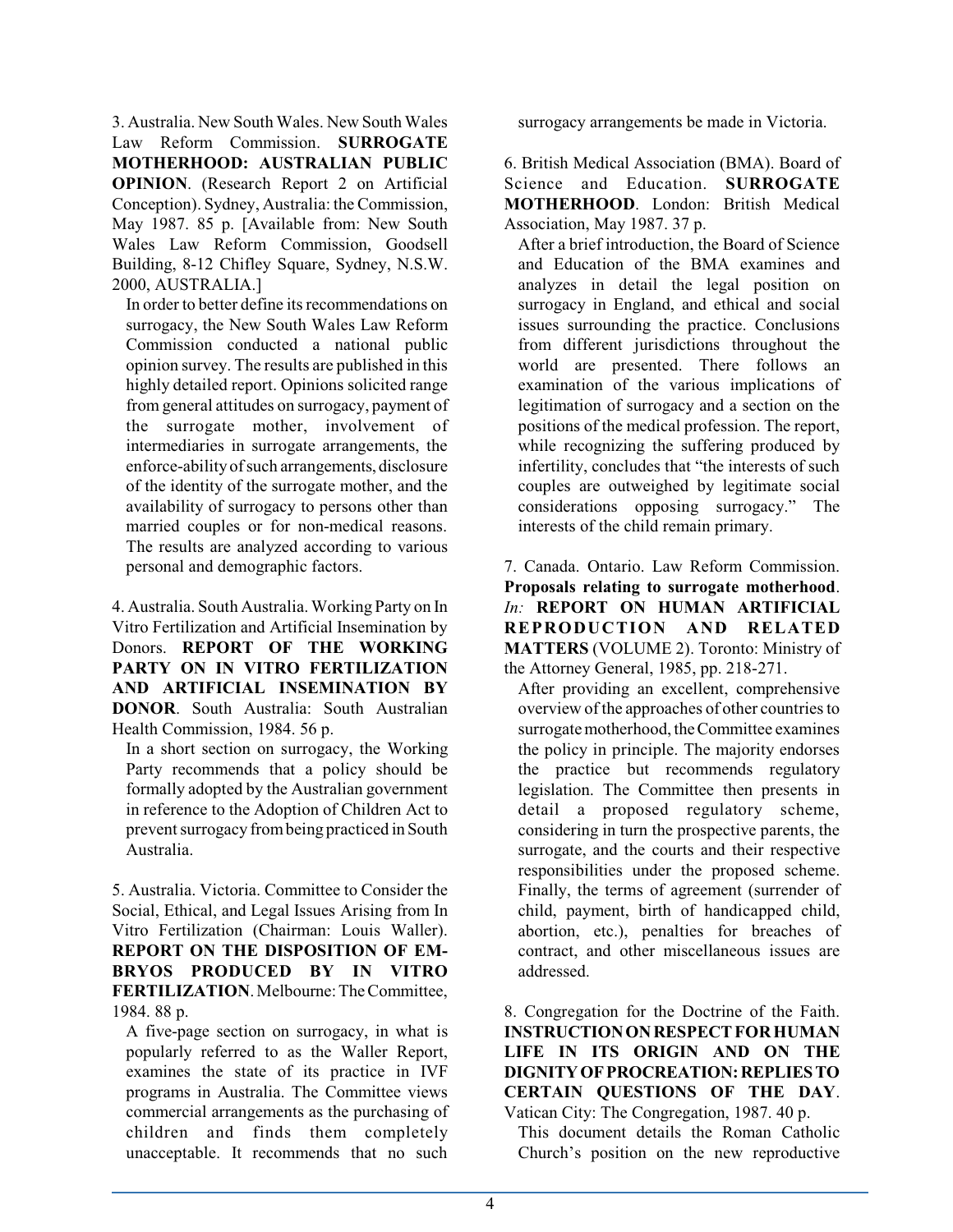technologies, including surrogacy, stated within the context of the basic theological and moral teachings of the Roman Catholic Church.

9. France. Comité Consultatif National d'Éthique pour les Sciences de la Vie et de la Santé. **AVIS SUR LES PROBLEMES ETHIQUES NÉS DES TECHNIQUES DE REPRODUCTION ARTIFICIELLE**. (OPINIONS ON THE ETHICAL PROBLEMS OF ARTIFICIAL REPRODUCTIONTECHNOLOGIES).(Includes attached working paper on surrogate mothering and article on legal aspects of surrogate mothering.) Paris: Comité Consultatif..., 1984. 37 p. [*Available from: Comité Consultatif National d'Éthique pour les Sciences de la Vie et de la Santé, 101 rue de Tolbiac, F-75654 Paris, Cedex, FRANCE*.]

Does every person have a right to have a child? This is the central question facing society in surrogate motherhood, according to this French committee. It insists that priority be given to the best interests of the future child, which will necessarily limit the right of everyone to have a child. The committee also condemns the commercial aspect of surrogacy arrangements and states that in France such a contract is legally void. "This is the law and it should not be changed."

10. Great Britain. Department of Health and Social Security. Committee of Inquiry into Human Fertilisation and Embryology. **REPORT OF THE COMMITTEE OF INQUIRY INTO**  $HUMAN$  **FERTILISATION** AND **EMBRYOLOGY** (Chairman: Dame Mary Warnock). London: Her Majesty's Stationery Office, 1984. 103 p.

The Warnock Report, as it is popularly known, includes a five-page section on surrogacy examining the present status of surrogacy in England, and outlining arguments for and against the procedure. Then follow the Inquiry's recommendations: (1) that legislation be introduced to render criminal surrogate agencies in Great Britain, and to render criminally liable the actions of professionals engaged in surrogate arrangements; and (2) that legislation be introduced to make all surrogate arrangementsillegal contracts, unenforceable by courts. In a dissenting opinion, two members of the Inquiry hold that it would be inappropriate

to declare allsurrogacy arrangementsillegal and encourage regularization through a licensing authority. [*For Americans wishing to purchase this report, a revised American edition authored by Dame Mary Warnock and entitled A QUESTION OF LIFE: THE WARNOCK REPORT ON HUMAN FERTILISATION AND EMBRYOLOGY was published in 1985 by Basil Blackwell in New York. It includes an introduction by Dame Warnock.*]

11. Great Britain. Department of Health and Social Security. **LEGISLATION ON HUMAN INFERTILITY SERVICES AND EMBRYO RESEARCH: A CONSULTATION PAPER**. London: Her Majesty's Stationery Office, December 1986. 15 p.

As regards surrogacy, the British Government, in this consultation paper, invites comments and views on such issues as how maternity and paternity should be defined in surrogate arrangements, the clarification of the enforceability/ unenforceability of the contract, which parties are subject to liability in a commercial surrogate agreement, and whether noncommercial surrogacy services should be permitted. A white paper summarizing replies to this consultation paper is to be issued in December 1987.

12. New York. Senate. JudiciaryCommittee Staff. **SURROGATE PARENTING INNEWYORK: A PROPOSAL FOR LEGISLATIVE REFORM**. Albany, NY:The Committee,January 1987. 59 p.

The New York State Senate Judiciary Committee recommends in this report that the state recognize surrogate contracts as legal and enforceable, but in need of regulation. It emphasizes the necessity for safeguarding the welfare of the child, the importance of informed consent for all parties, and the need for regulation to avoid exploitation and over-commercialization. The Committee provides firm guidelines for regulation in these domains, including recommendations for judicial approval of the surrogate contract before insemination of the surrogate mother. In addition, it recommends legislation to insure full informed consent of both parties, to provide judicial approval of any fees paid, to establish the legal identity of the child, to establish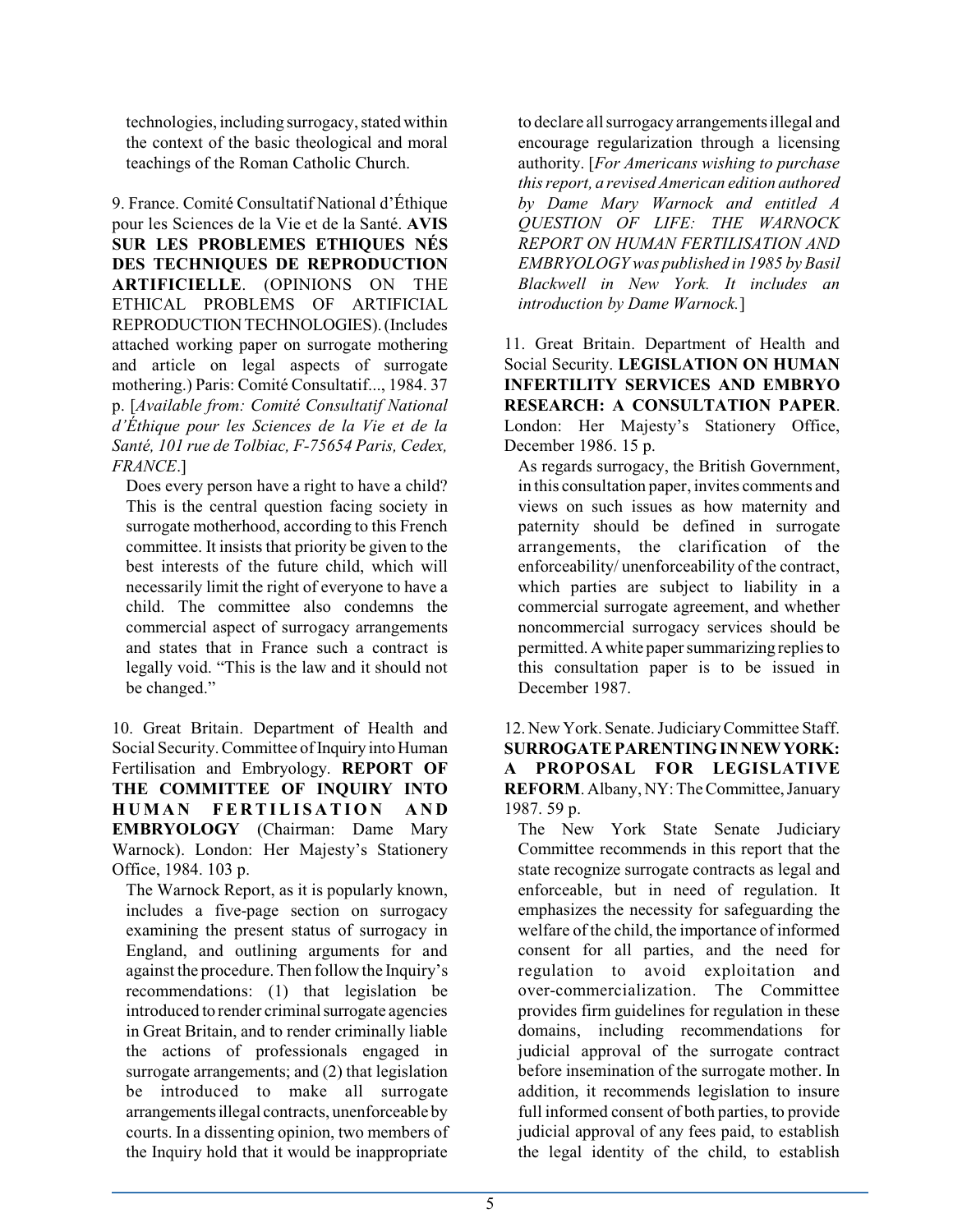remedies for breach of contract, and to establish eligibility of the parties. The document itself consists of five major sections: background, problem areas, uncertainty in "surrogacy law," options for governmental response, and recommendations.

13. United States. Congress. Office of Technology Assessment. **INFERTILITY: MEDICAL AND SOCIAL CHOICES**. (Project Director: Gary B. Ellis). Washington, DC: OTA, forthcoming in May, 1988. 402 p. (Thirty-two page summary also available.)

This OTA assessment will analyze the scientific, legal, ethical, and economic implications of infertility prevention and treatment. It will include chapters on the causes, prevention, diagnosis, and treatment of infertility; quality assurance for infertility services; economic, ethical, constitutional, and legal considerations surrounding the new reproductive technologies; the frontiers of reproductive technologies; and numerous appendices. Specific attention will be given to the ethical and legal questions surrounding surrogacy, as well as to its commercial aspects. The assessment's conclusions will include a specific discussion of policy issues and options for congressional action.

14. Working Party of Council for Science and Society.**HUMANPROCREATION:ETHICAL ASPECTS OF NEW TECHNIQUES**. Oxford: Oxford University Press, 1984. 91 p.

Two short sections discuss surrogate mothering. The Working Party finds commercialization of surrogacy undesirable, but does not think that the procedure should be prohibited by law. Rather, it holds that it should be handled by a non-profit adoption agency.

## **Court Decisions and Legislation**

15. American College of Obstetricians and Gynecologists. Department of Government Relations. "**Surrogate motherhood-relatedstate legislation introduced to date during the 1987 state legislative sessions (January 1, 1987 to June 15, 1987.)**" June 15, 1987. 30 p. [Available from: Department of Government Relations, ACOG, 600 Maryland Ave., SW, Suite 300 East, Washington, DC 20024- 2588. Telephone:

#### 1-202-638-5577.]

The American College of Obstetricians and Gynecologists offers here a compilation of 1987 state bills on surrogacy, arranged by state. This compilation includes the bill number, author, topic and a summary of each of the 64 bills, as well as the date the bill was introduced and in what state committee it was introduced.

16. Australia. Victoria. **INFERTILITY (MEDICAL PROCEDURES) ACT 1984**. (Act No. 10163). Melbourne: Victorian Government Printing Office, 1984. 24 p. [Available from: Victorian Government Bookshop, 41 St. Andrews Place, East Melbourne, Victoria, AUSTRALIA.] In a strongly worded section on surrogate motherhood, this Victorian legislation prohibits any-one from publishing an advertisement seeking or offering a woman's services as a surrogate mother, as well as giving or receiving payment for a surrogate arrangement. The penalty is 50 penalty units or two years' imprisonment. The legislation also declares void any contract under which a woman agrees to act as a surrogate.

17. Great Britain. SURROGACY **ARRANGEMENT ACT 1985** (slip law). Chapter 49, Sections 1-5, 1985. 6 p.

This Act establishes that no person in the United Kingdom may take part in commercial negotiations that would lead to a surrogacy arrangement. Such persons are declared guilty of an offense.

18. Kentucky. Supreme Court. *Surrogate Parenting Associates, Inc. v. Commonwealth*. February 6, 1986 (date of decision). *Southwestern Reporter*, 2d Series 704: 209-216.

The Supreme Court of Kentucky, in the most recent of a series of decisions involving Surrogate Parenting Associates, Inc. (SPA) handed down between 1981 and 1986, ruled on the question of whether the corporation's involvement in the business of surrogate parenting violated several local statutes, including the prohibition against the buying and selling of children. The Supreme Court concluded that there are fundamental differences between the buying and selling of children prohibited by Kentucky statute and the contracts arranged by SPA. Because legislation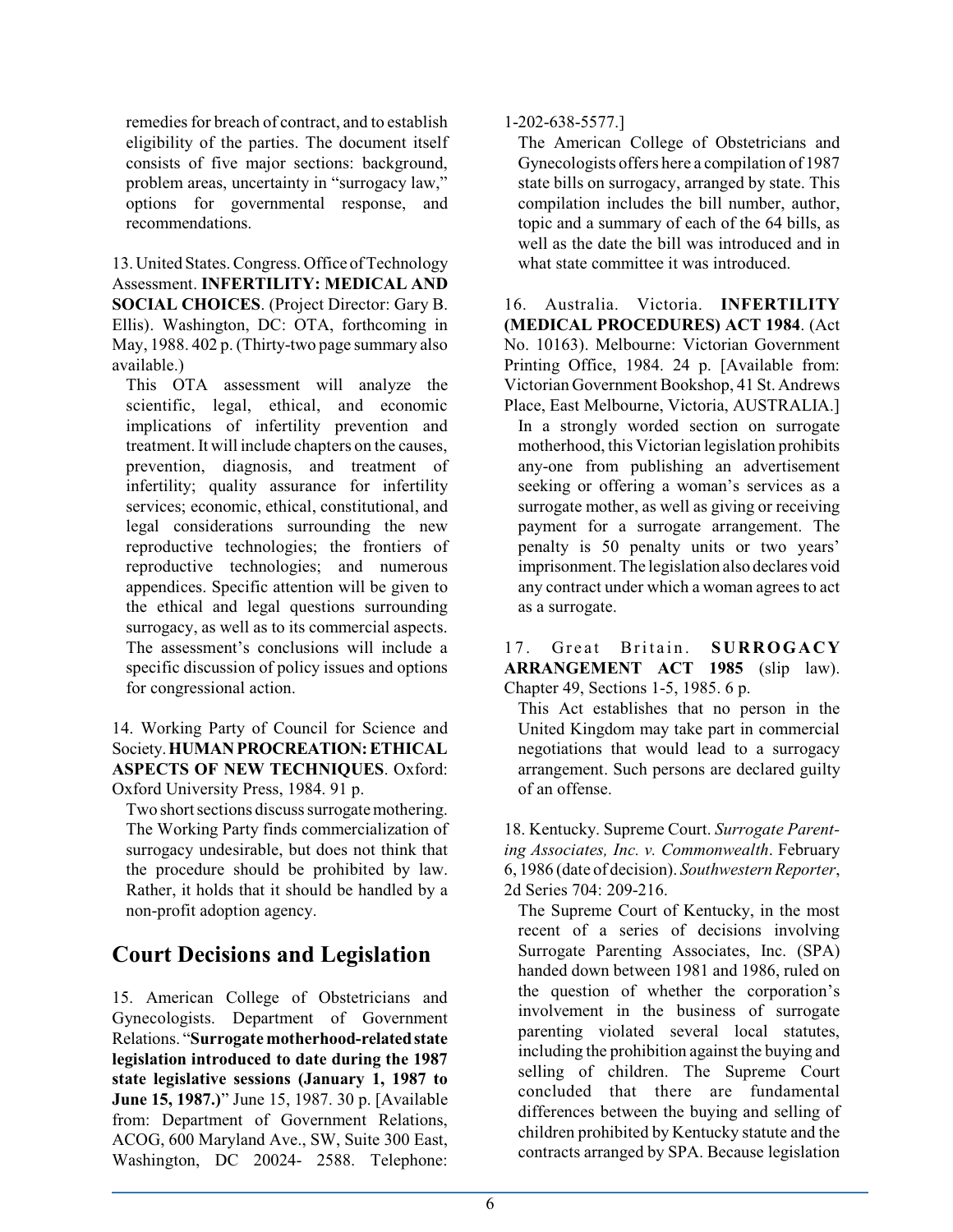has not specifically addressed the latter procedure, the Supreme Court cannot outlaw it. Two dissenting opinions were expressed.

19. Michigan. Supreme Court. *Syrkowski v. Appleyard*. January 17, 1985 (date of decision). *Northwestern Reporter*, 2d Series 362: 211-214. Referring to Michigan's amended Paternity Act, the Michigan Supreme Court allowed the father of a child born to a surrogate mother who had been artificially inseminated with his sperm to petition the circuit court for an order declaring his paternity and entry of his name on the child's birth certificate.

20. New Jersey. Superior Court, Chancery Division: Family Part, Bergen County. *In re Baby 'M'*. 31 March 1987 (date of decision). *Atlantic Reporter*, 2d series 525: 1128-1176.

In this well-publicized case, a surrogate mother, Mary Beth Whitehead, refused to relinquish the child she had contracted to bear for Williamand Elizabeth Stern. In the decision, Judge Sorkow identified the two issues to be: to determine whether the contract the parties signed was enforceable and to specify how it should be enforced. After assessing the stability of both parties, Judge Sorkow awarded permanent custody of the child to the Sterns and terminated the parental rights of Mary Beth Whitehead. The surrogate parenting agreement signed by both parties was thereby specifically enforced.

### **Chapters in Books**

21. Andrews, Lori B. **Surrogate mothers**. *In her:* **NEW CONCEPTIONS: A CONSUMER'S GUIDE TO THE NEWEST INFERTILITY TREATMENTS**. New York: St. Martin's Press, 1984, pp. 197-242.

Written in a style that is easily understood, this book contains a lengthy chapter on surrogate motherhood. Advice is provided to those seeking a solution to infertility via surrogate arrangements. In sixteen short sections, Andrews advises infertile couples on the medical, social, emotional, legal and practical aspects of surrogate arrangements. An appendix lists nine surrogacy programs in the United States.

**legal and legislative issues**. *In:* Milunsky, Aubrey; Annas, George J., eds. **GENETICS AND THE LAW III**. New York: Plenum Press, 1985, pp. 183-214.

In an excellent analytical chapter in this substantive book, the author proposes and analyzes three legal models upon which surrogate motherhood may be assessed: natural reproduction, adoption, and artificial insemination by donor. Three different principles which might guide the development of legislation on surrogacy are next provided and discussed: the static approach, the private ordering approach, and various state regulation approaches. After listing 31 legal issues raised by the new reproductive technologies, the author cites the texts of four state bills varying in their response to surrogacy, reviewing them along with a number of other bills in terms of specific legal issues found in surrogacy.

23. Rassaby, Alan A. **Surrogate motherhood: the position and problems of substitutes**. *In:* Walters, WilliamA.W.; Singer, Peter, eds. **TEST-TUBE BABIES: A GUIDE TO MORAL QUESTIONS,PRESENTTECHNIQUESAND FUTURE POSSIBILITIES**. New York: Oxford University Press, 1982, pp. 97-109, 155-157.

After examining the present state of Australian law on surrogacy and the problems of the enforceability and acceptability of surrogacy arrangements, the author concludes that the government must legislate to permit surrogacy with regulation.

24. Singer, Peter; Wells, Deane. **Surrogate motherhood**. *In their:***MAKING BABIES:THE NEW SCIENCE AND ETHICS OF CONCEPTION**. New York: Charles Scribner's Sons, 1985, pp. 93-115.

Two Australian authors provide an overview of attitudes on surrogacy in the United States, Great Britain and Australia. They examine the possible legal structures that could be used to regulate the procedure. A system based on the model used to govern adoption in Australia is proposed—the establishment of a State Surrogacy Board.

### **Journal Articles**

22.Dickens,Bernard M. **Surrogate motherhood:**

25. Andrews, Lori B. **The aftermath of Baby M:**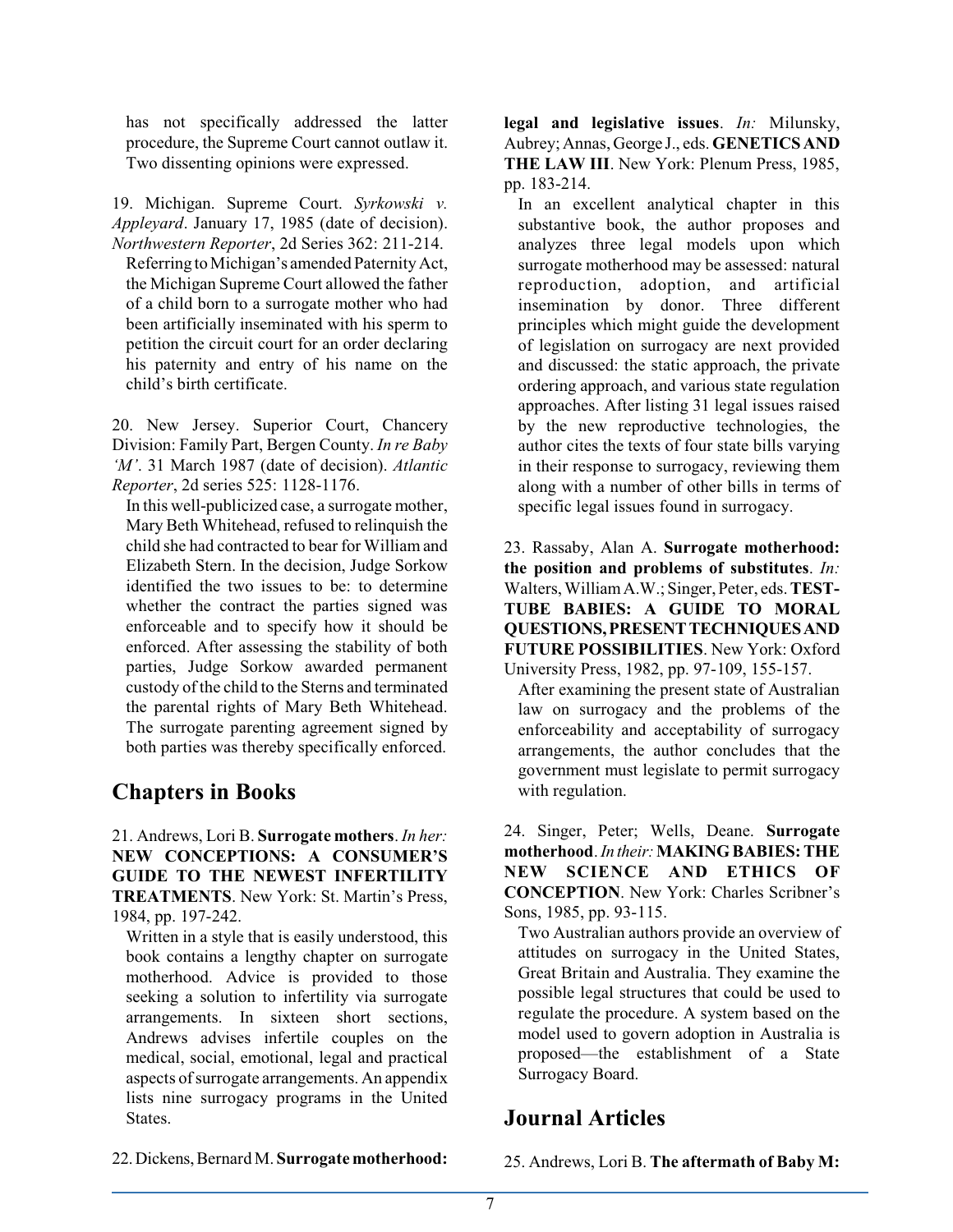**proposed state laws on surrogate motherhood**.

*Hastings Center Report* 17(5): 31-40, October/ November 1987.

In this comprehensive, well-documented analysis of state legislation on surrogate motherhood, the author groups and analyzes the varying state bills according to their approach to surrogacy some prohibit all commercial surrogate arrangements while others would rather make the contracts void and unenforceable or establish regulations for surrogacy. Some legislatures have chosen to establish study commissions of varying composition. Then follows a discussion of how legislatures confront such key issues as: the commercial aspect of surrogacy, the question of custody, who may have access to surrogacy and who makes decisions during pregnancy, the screening of the participants, how informed consent may be facilitated, whether the surrogate may change her mind, and who should have access to the records and when.

#### 26. Andrews, Lori B. **Legal and ethical aspects of new reproductive technologies**. *Clinical Obstetrics and Gynecology* 29(1): 190-204, March 1986.

Drawing upon a variety of reports of commissions studying in vitro fertilization issues throughout the world, the author sets forth and elaborates upon specific ethical principles that must be considered and that might eventually serve as a basis for regulation. She suggests the law should allow the reproductive technologies to develop, but with regulation, following a medical model, and recommends that certain current barriers be eliminated or modified. References to laws pertaining to the reproductive technologies are provided in extensive footnotes.

#### 27. Annas, George J. **The baby broker's boom**.

*Hastings Center Report* 16(3): 30-31, June 1986. Following a detailed description of two recent court decisions that strongly support commercial surrogate motherhood arrangements, the author states that the questions of paternity and maternity have not been taken seriously by the courts. He concludes by affirming that commercial surrogacy encourages the exploitation of all parties involved and the dehumanization of

babies, and he argues that it is time for state legislatures to act.

28. Capron, Alexander M. **The new reproductive possibilities: seeking a moral basis for concerted action in a pluralistic society**. *Law, Medicine, and Health Care* 12(5): 192-198, October 1984.

This article is an edited version of testimony given at hearings on human embryo transfer before the Subcommittee on Investigations and Oversight of the U.S. House Committee on Science and Technology (August 8, 1984). In it the author argues that faced with new reproductive technologies we need more than a prohibit/ permit model; he favors a "creative preservation" approach involvingregulation and education, and suggests five actions that might be taken in these areas. "What is lacking now is not the recognition of the issues but the means to address them in a thoughtful way," the author concludes.

#### 29. Clark, Natalie L. **New wine in old skins: using paternity settlements to facilitate surrogate motherhood**. *Journal of Family Law* 25(3): 483-527, April 1987.

After analyzing the current legal ambiguity surrounding surrogacy, the author proposes that until courts and legislatures have determined law as regards surrogacy there be established better means of legalizing surrogacy contracts (for example paternity suit settlement contracts).

30. Cohen, Barbara; Friend, Teresa L. **Legal and ethical implications of surrogate mother contracts**. *Clinics in Perinatology* 14(2): 281-292, June 1987.

In an article addressed specifically to health care professionals who consider offering assistance in surrogate arrangements, the authors point out the legal ambiguity of such contracts and concrete legal problems that could arise. While not recommending that surrogate contracts be prohibited, they do suggest that they be treated as pre-birth agreements that call for regulation to protect the surrogate mothers' right to decide. In referring to the 1983 ACOG statement and the 1984 Judicial Council of the AMA statement, the authors urge physicians to ensure that the surrogate is not pressured into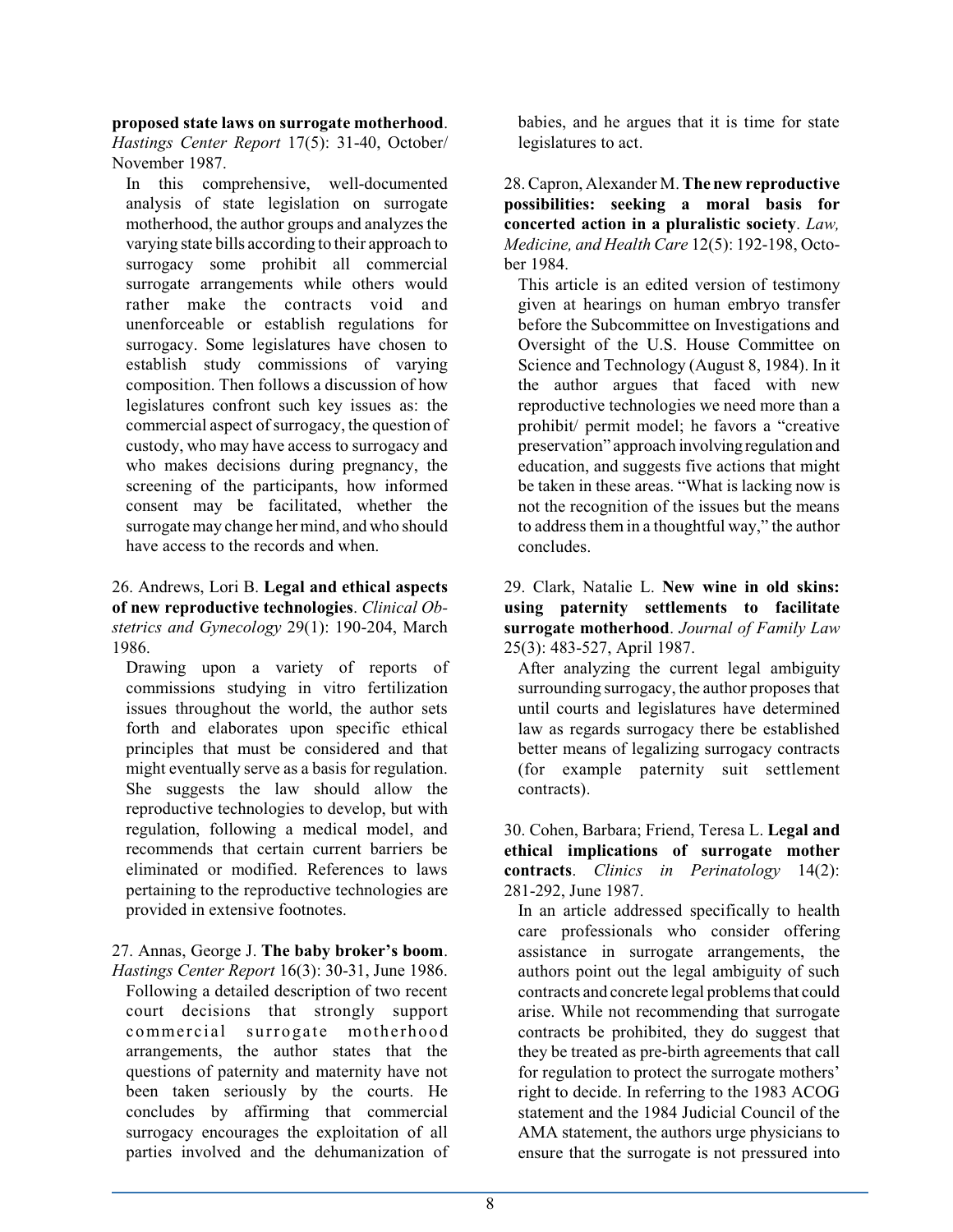giving up the child.

31. Elias, Sherman; Annas, George J. **Social policy considerations in non-coital reproduction**. *Journal of the American Medical Association* 255(1): 62-68, January 3, 1986.

After summarizing commission reports on noncoital reproduction from Great Britain, Australia and the United States, the authors propose legislative action for two aspects of surrogacy: identification of the mother and commercialization. They conclude by recommending action on three levels: enacting model state laws defining the gestational mother as the legal mother; encouraging professional organizations to develop guidelines; and establishing a national body of experts in the field of non-coital reproduction.

32. Katz, Avi. **Surrogate motherhood and the baby-selling laws**. *Columbia Journal of Law and Social Problems* 20(1): 1-53, 1986.

The focus of this article is on the relationship between surrogacy and state adoption laws (especially baby-selling laws). Through examination of the best interest of all parties, the author demonstrates that surrogacy arrangements should not be banned by reference to these laws. After a critical analysis of the evolution of court decisions in five states relating to the adoption of children born to surrogate mothers, the article discusses different approaches states have taken in introducing legislation relating to surrogacy. The author supports moderate regulation as the most viable option.

#### 33. O'Brien, Shari. **Commercial conceptions: a breeding ground for surrogacy**. *North Carolina Law Review* 65(1): 127-153, November 1986.

After tracing the evolution of surrogacy, the author describes in detail judicial and legislative activity relating to present-day surrogate arrangements. She then examines the question of whether commercial surrogacy is a fundamental right and concludes that because commercial surrogacy contributes to the development of an image of children as commodities and contains a high potential for exploitation it should not be ratified.

34. Robertson, John A. **Embryos, families, and**

**procreative liberty: the legal structure of the new reproduction**. *Southern California Law Review* 59(5): 939-1041, July 1986.

Although only a minor portion of this lengthy article deals specifically with surrogacy, it was referred to in the Baby M decision, and by others assessing the legal issues surrounding the new reproductive technologies. It examines the legal structure of these new technologies through discussion of the scope of procreative liberty and the extent of constitutional protection for the new technologies. The need for protection of the interests of all parties and major sources of conflict (e.g., the status of the embryo, and discarded embryos) are also discussed.

35. Stumpf, Andrea E. **Redefining mother: a legal matrix for new reproductive technologies**. *Yale Law Journal* 96(1): 187-208, November 1986.

In this Note, the author highlights the ineptitude of the legal system's handling of surrogacy and proposes a new approach to procreation, namely using the procreative process itself, rather than the traditional definition of mother, as the starting point for analysis. She divides the procreative process into four stages with definite transition points, providing the basis for the legal analysis that follows. The author concludes that given an appropriate legal system, the surrogate arrangement can prove beneficial.

36. Taub, Sheila. **Surrogate motherhood and the law**. *Connecticut Medicine* 49(10): 671-674, October 1985.

Acomparison ofsurrogate motherhood and AID is used to demonstrate that the two procedures require different legal treatments. Pending legislation is reviewed. Although the author thinks that specific legislation is required to make surrogate arrangements legal and enforceable, she suggests that the passage of legislation at this time would be premature.

37. Walters, LeRoy. **Ethics and new reproductive technologies: an international review of committee statements**. *Hastings Center Report* 17(3): 3-9, June 1987.

This article provides a comprehensive analysis of fifteen major committee statements on the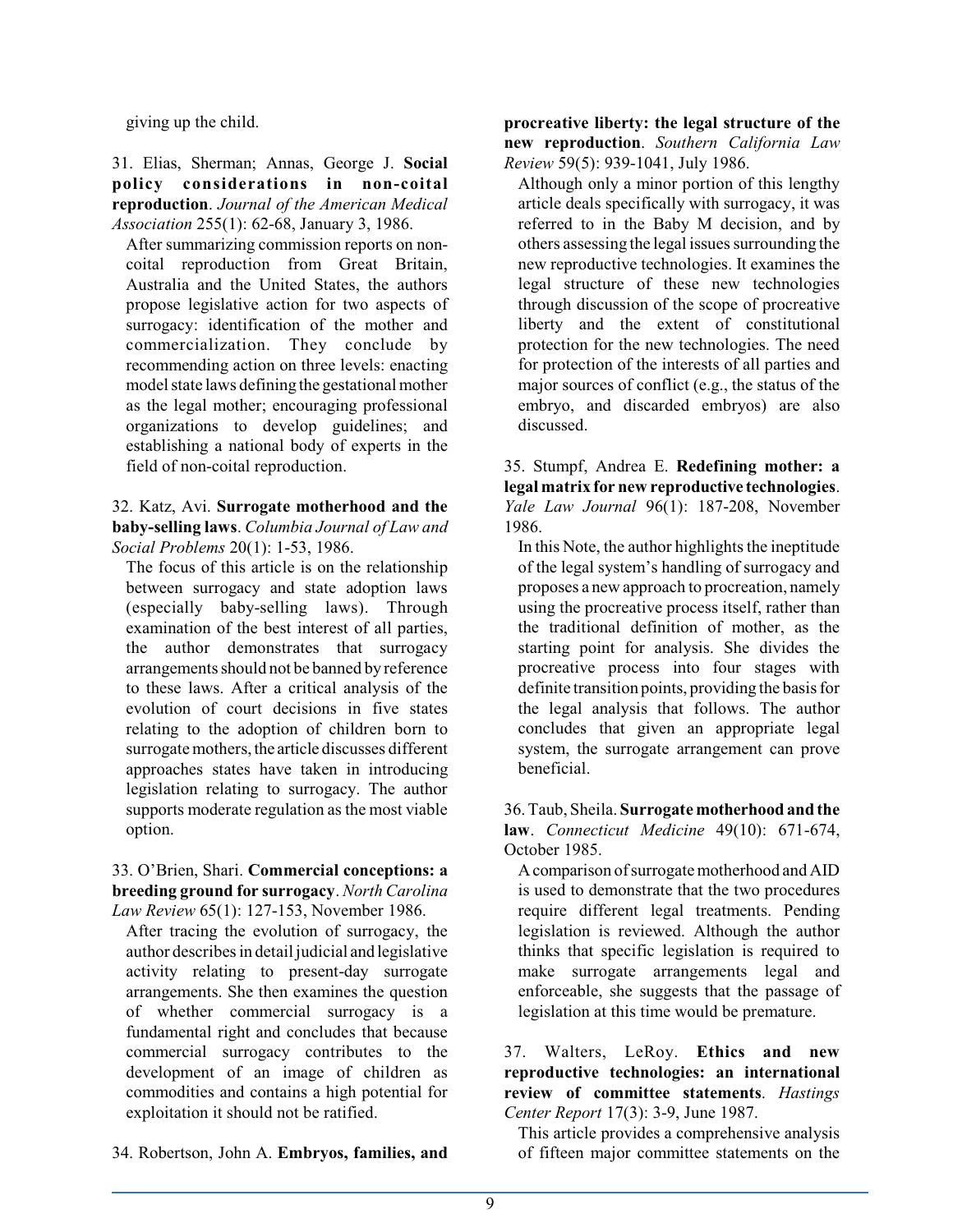new reproductive technologies; eight countries are represented. Results of this detailed analysis are summarized in a two-page table that indicates the position of each committee on various issues involved in clinical in vitro fertilization, surrogate motherhood, and human embryo research. The accompanying text interprets and expands upon these results. The author notes that of fourteen statements that have taken a position on fee-for-service surrogacy, eleven disapprove and only three approve of this new reproductive arrangement.

### **Additional Readings**

38. Brahams, Diana. **The hasty British ban on commercial surrogacy**. *Hastings Center Report* 17(1): 16-19, February 1987.

39. Brahams, Diana. **Surrogacy, adoption, and custody**. *Lancet* 1(8536): 817, 4 April 1987.

40. Davis, Joseph H.; Brown, Dirck W. **Artificial insemination by donor (AID) and the use of surrogate mothers: social and psychological impact**. *Western Journal of Medicine* 141(1): 127-130, July 1984.

41. Donovan, Patricia. **New reproductive technologies: some legal dilemmas**. *Family Planning Perspectives* 18(2): 57-60, March/April 1986.

42. Fleming, Anne Taylor. **Our fascination with Baby M**. *New York Times Magazine*, pp. 33-38, 87, 29 March 1987.

43. Gersz, Steven R. **The contract in surrogate motherhood: a review of the issues**. *Law, Medicine, and Health Care* 12(3): 107-114, June 1984. (See also article by Holder below.)

44. Hanafin, Hilary. **THE SURROGATE MOTHER: AN EXPLORATORY STUDY**. California School of Professional Psychology, Los Angeles, Ph.D. diss., Psychology. 208 p. University Microfilms Order No. AAD84-28847.

45. Hirsh, Harold L. **Surrogate motherhood: the legal climate for the physician**. *Medicine and Law* 5(2): 15 1-167, March 1986.

46. Holder, Angela R. **Surrogate motherhood: babies for fun and profit**. *Law, Medicine, and Health Care* 12(3): 115-117, June 1984. (See also article by Gersz above.)

47. Isaacs, Stephen L.; Holt, Renee J. **Redefining procreation: facing the issues**. *Population Bulletin* 42(3): 3-37, September 1987.

48. Kantrowitz, Barbara, et al. **Who keeps Baby M?** *Newsweek* 109(3): 44-49, 19 January 1987. (See also: Shapiro, Daniel; **No other hope for having a child**, pp. 50-51.)

49. Kasirer, Nicholas. **The surrogate motherhood agreement: a proposed standard form contract for Quebec**. *Revue de Droit, Université de Sherbrooke* 16(1): 351- 387, 1985.

50. Keane, Noel P.; Breo, Dennis L. **THE SURROGATE MOTHER**. New York: Everest House, 1981.

51. McCormick, Richard A. **Surrogate motherhood: a stillborn idea**. *Second Opinion* 5: 128-132, July 1987.

52. Parker, Philip J. **Motivation of surrogate mothers: initial findings**. *American Journal of Psychiatry* 140(1): 117-118, January 1983.

53. Parker, Philip J. **Surrogate motherhood, psychiatric screening and informed consent, baby selling, and public policy**. *Bulletin of the American Academy of Psychiatry and the Law* 12(1): 21-39, 1984.

54. Pierce, William L. **Survey of state activity regarding surrogate motherhood**. *The Family Law Reporter* 11(12): 3001-3004, 29 January 1985.

55. Walters, LeRoy. **Test-tube babies: ethical considerations**. *Clinics in Perinatology* 14(2): 271-280, June 1987.

56. Warnock, Mary. **Moral thinking and government policy: the Warnock Committee on Human Embryology**. *Milbank Memorial Fund Quarterly* 63(3): 504-522, Summer 1985.